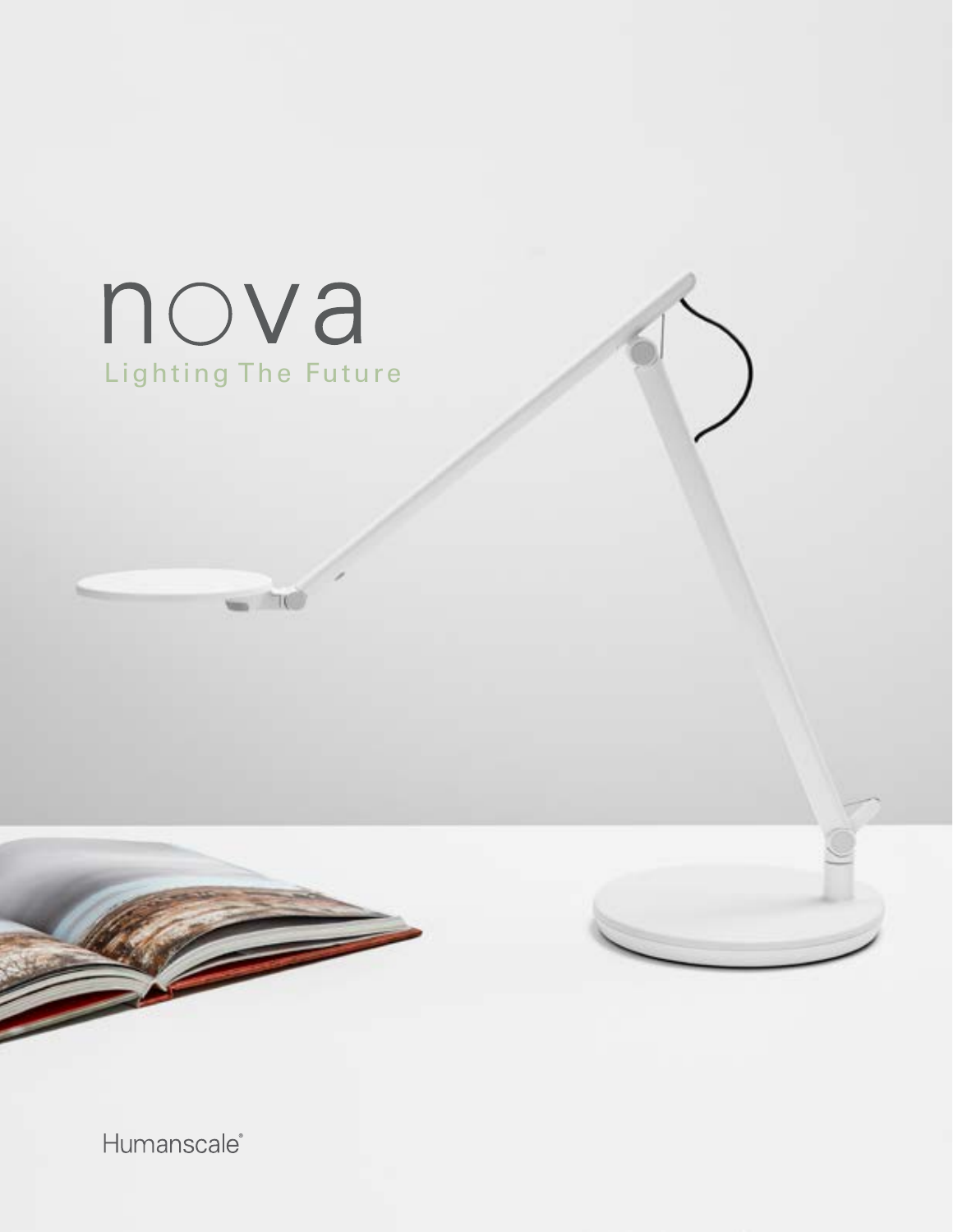**HUMANSCALE'S NOVA TASK LIGHT** brings best-in-class functionality to the everyday office. With its advanced LED technology and 92+ CRI, Nova creates a uniform footprint of glare-free neutral light that can be dimmed with the touch of the finger. Its 'Forever Hinges' provide strength and stability in any position while allowing effortless onehand adjustability. Energy Star-certified and free of Red List\* chemicals, Nova is a lighting solution for now and the future.





#### Design Story

As the lines between office and home blur, Humanscale Design Studio created Nova, a highly versatile LED task light that combines industry-leading technology with a sleek design. Nova was designed with a timeless aesthetic and long-lasting durability.